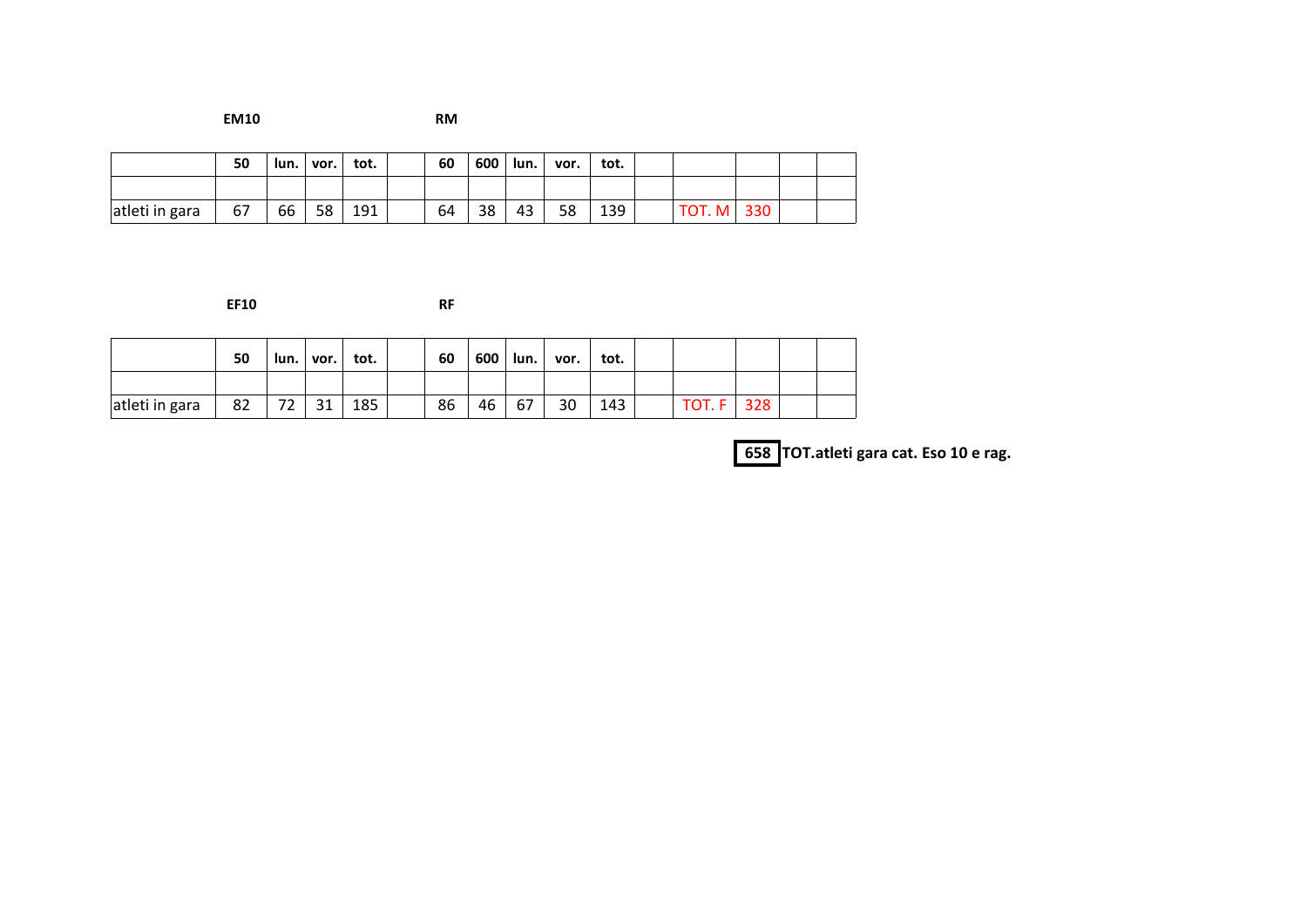## **EM10 - VORTEX**

| 734 LANFRANCHI Andrea     | 2011 | FM <sub>10</sub> | BS178 S.S. ROBUR BARBARANO  | 40.49 | 533  |
|---------------------------|------|------------------|-----------------------------|-------|------|
| 2 525 BERTOCCHI Lorenzo   | 2011 | FM <sub>10</sub> | BS364 G.S. ATL. REZZATO     | 38.70 | 505  |
| 3 205 GRIMOLDI Luca       | 2012 | FM <sub>10</sub> | BS178 S.S. ROBUR BARBARANO  | 38.54 | 503  |
| 4 505 TRIVELLA Alessandro | 2011 | FM <sub>10</sub> | BS692 A.S.D. C.U.S. BRESCIA | 38.23 | 498. |
| 5 750 RICCA Simone        | 2011 | FM <sub>10</sub> | BS607 ATL. POMPIANO         | 29.63 | 365  |

#### **EM10 - LUNGO**

|  | 1 173 MARINONI Samuele    | 2011 | FM <sub>10</sub> | BS786 BRIXIA ATLETICA 2014 SSD SRL | 3.97 | 524  |
|--|---------------------------|------|------------------|------------------------------------|------|------|
|  | 2 696 SVANERA Cristian    | 2011 | FM <sub>10</sub> | BS319 ATL. RODENGO SAIANO MICO     | 3.88 | 505. |
|  | 3 539 TRIVELLA Alessandro | 2011 | FM <sub>10</sub> | BS692 A.S.D. C.U.S. BRESCIA        | 3 77 | 481  |
|  | 4 242 MOTTINI Jona        | 2012 | FM <sub>10</sub> | BS355 U. ATL. VALTROMPIA           | 3.75 | 477  |
|  | 5 151 BEGNI Davide        | 2011 | FM <sub>10</sub> | BS178 S.S. ROBUR BARBARANO         | 3.75 | 477  |

### **EM10 - 50**

|                | 2 UBERTI Christian      | 2011 | FM <sub>10</sub> | BS607 ATL, POMPIANO                | 7 90 | 392. |
|----------------|-------------------------|------|------------------|------------------------------------|------|------|
|                | 44 BARBISONI Tobia      | 2012 | FM <sub>10</sub> | BS786 BRIXIA ATLETICA 2014 SSD SRL | 8.06 | 351  |
| 3              | 59 LEONARDI Nicolo'     | 2011 | FM <sub>10</sub> | BS692 A.S.D. C.U.S. BRESCIA        | 8.08 | 346  |
| $\overline{4}$ | 15 MOTTINI Jona         | 2012 | FM <sub>10</sub> | BS355 U. ATL, VALTROMPIA           | 814  | 331  |
| 5              | 23 OKOYE Chukwuma Danel | 2012 | FM <sub>10</sub> | BS178 S.S. ROBUR BARBARANO         | 8 15 | 329  |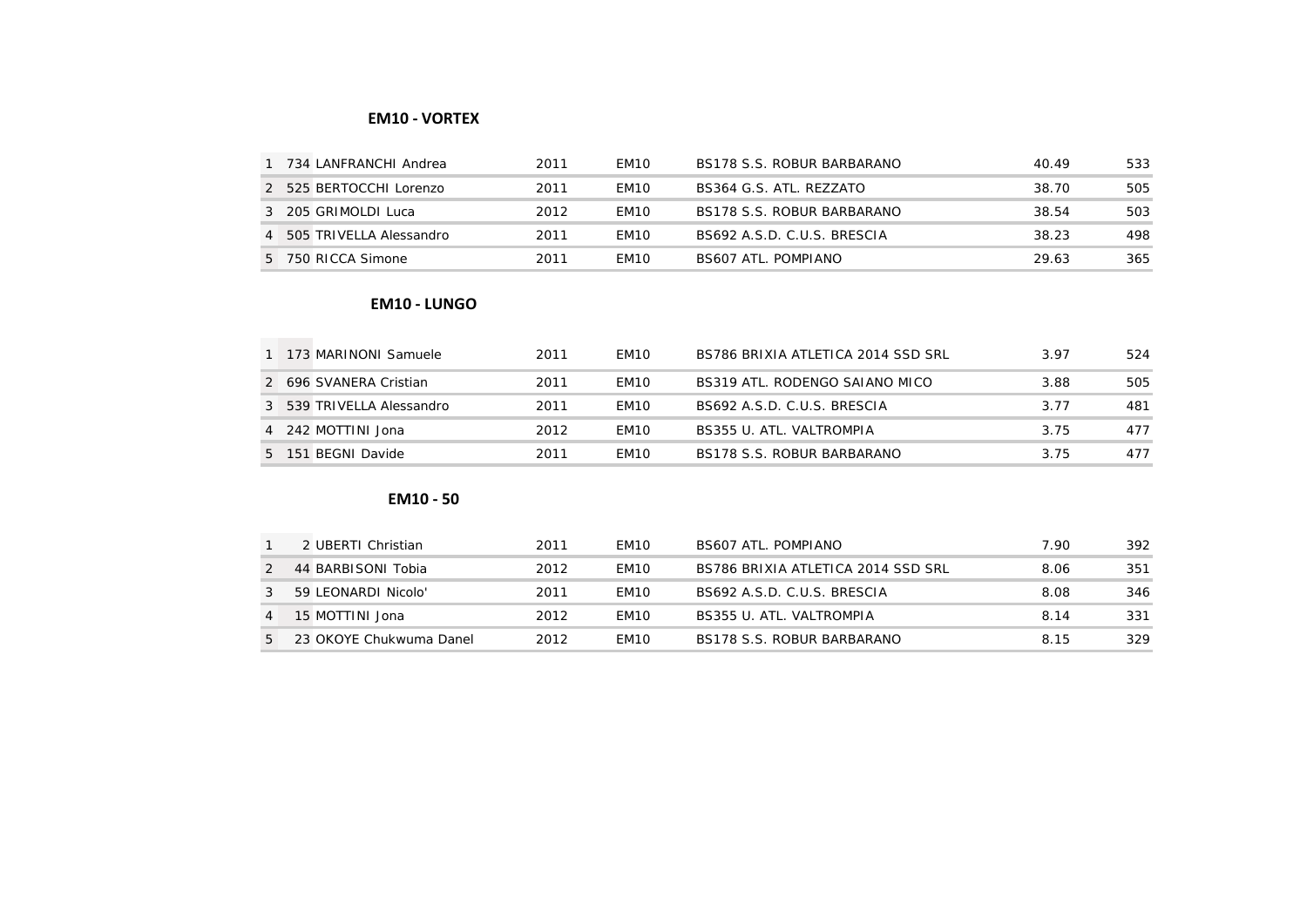### **EF10 - VORTEX**

| 542 DE PAOLIS Emma     | 2011 | FF10             | BS364 G.S. ATL. REZZATO          | 31.84 | 558 |
|------------------------|------|------------------|----------------------------------|-------|-----|
| 2 174 CONTI Nina       | 2011 | FF <sub>10</sub> | BS692 A.S.D. C.U.S. BRESCIA      | 29 12 | 505 |
| 3 770 ZAMBELLI Chiara  | 2012 | FF <sub>10</sub> | BS178 S.S. ROBUR BARBARANO       | 23.59 | 395 |
| 4 422 BALASSO Vittoria | 2012 | FF <sub>10</sub> | BS652 MOTUS ATI FTICA CASTEGNATO | 16.73 | 254 |
| 5 243 TAGLIANI Bianca  | 2011 | FF10             | BS783 A.S.D. SAN FILIPPO RUNNERS | 16.29 | 244 |

#### **EF10 - LUNGO**

| 302 RAMPI Maddalena     | 2011 | FF <sub>10</sub> | BS364 G.S. ATL. REZZATO     | 4.09 | 647 |
|-------------------------|------|------------------|-----------------------------|------|-----|
| 2 309 ALBERTI Francesca | 2012 | FF10             | BS364 G.S. ATL. REZZATO     | 3.72 | 556 |
| 3 457 GABELLA Marta     | 2012 | FF10             | BS692 A.S.D. C.U.S. BRESCIA | 3.71 | 554 |
| 4 561 SALVETTI Gaia     | 2011 | FF <sub>10</sub> | BS199 ATL, VALLECAMONICA    | 3.63 | 535 |
| 5 204 DONATI Matilde    | 2011 | FF <sub>10</sub> | BS364 G.S. ATL. REZZATO     | 3.63 | 535 |

# **EF10 - 50**

|               | 11 CARZERI Maria     | 2011 | FF <sub>10</sub> | BS684 ATLETICA CONCESIO 2009 | 8.06 | 545  |
|---------------|----------------------|------|------------------|------------------------------|------|------|
| $\mathcal{P}$ | 14 SIGALINI Sara     | 2011 | FF <sub>10</sub> | BS364 G.S. ATL. REZZATO      | 8.10 | 533  |
|               | 27 FERRARI Anna      | 2012 | FF <sub>10</sub> | <b>BS607 ATL. POMPIANO</b>   | 820  | 503  |
|               | 62 ARMANELLI Arianna | 2011 | FF <sub>10</sub> | BS196 ASS. POL.CAPRIOLESE    | 820  | 503  |
| 5             | 28 PEZZOTTI Alessia  | 2011 | FF <sub>10</sub> | BS199 ATL, VALLECAMONICA     | 8.22 | 498. |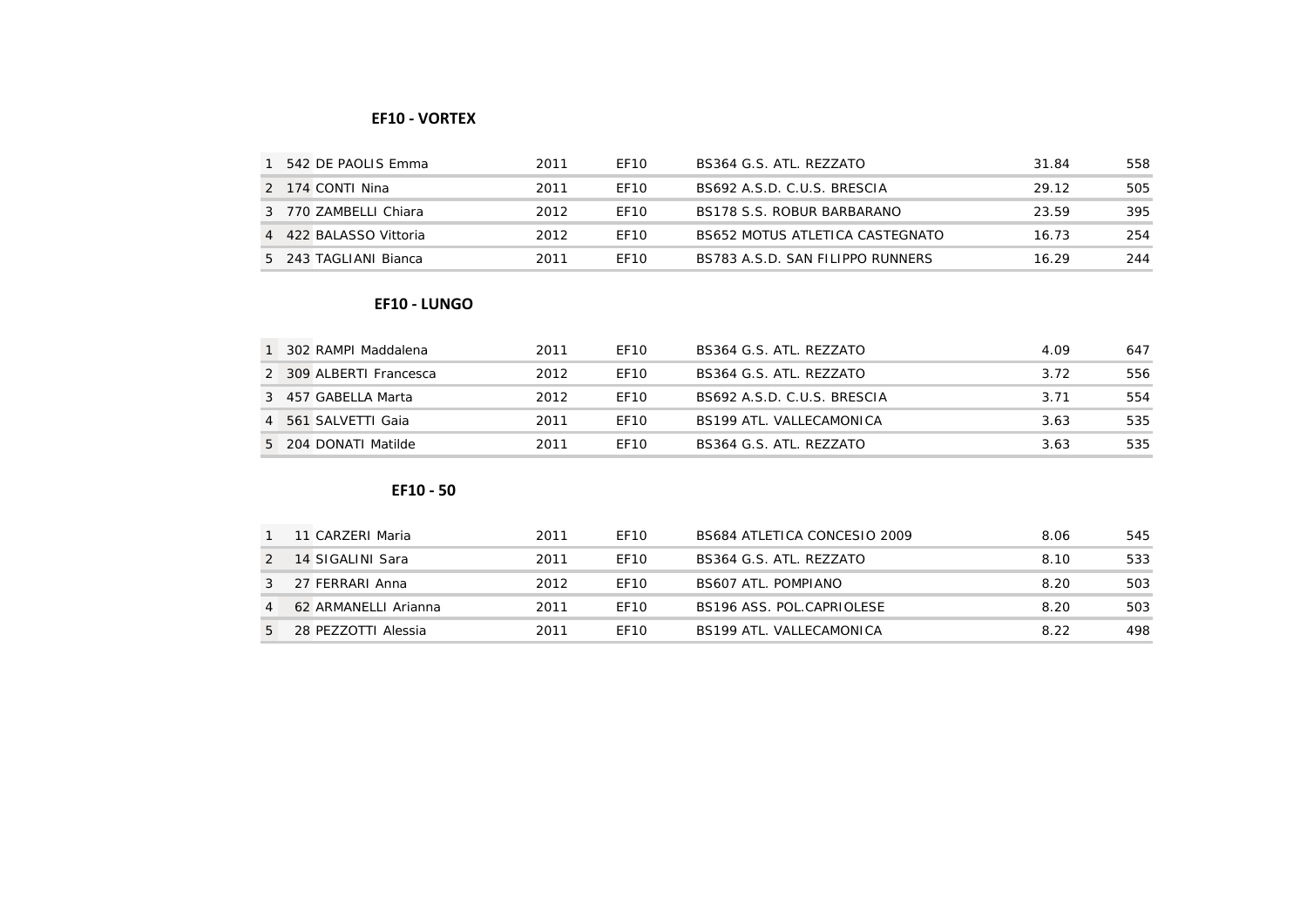### **RM - 600 m**

| 20 MONDINI Lorenzo   | 2009 | <b>RM</b> | BS318 ATL. CHIARI 1964 LIB.  | 1.4418  | 631 |
|----------------------|------|-----------|------------------------------|---------|-----|
| 34 GARATTINI Samuele | 2009 | RM        | <b>BS657 CORRINTIME</b>      | 1:44.50 | 622 |
| 47 BOSELLI Stefano   | 2010 | <b>RM</b> | BS854 ATLETICA MONTICHIARI   | 1.4504  | 608 |
| 40 NASSINI Nicola    | 2009 | <b>RM</b> | BS684 ATLETICA CONCESIO 2009 | 1.45.60 | 593 |
| 38 BONERA Alessandro | 2009 | RM        | BS684 ATLETICA CONCESIO 2009 | 1.4744  | 545 |

#### **RM - LUNGO**

| 587 BODEI Riccardo          | 2009 | RM        | BS364 G.S. ATL. REZZATO            | 449  | 636. |
|-----------------------------|------|-----------|------------------------------------|------|------|
| 2 513 FRANCESCHINI Riccardo | 2009 | RM        | BS178 S.S. ROBUR BARBARANO         | 4.43 | 623  |
| 3 722 CODENOTTI Federico    | 2009 | RM        | BS538 ATL. GAVARDO '90 LIB.        | 4.26 | 586  |
| 4 656 GERARDI FIIO          | 2009 | <b>RM</b> | BS786 BRIXIA ATLETICA 2014 SSD SRL | 4.20 | 573  |
| 5 565 SCALVINI Davide       | 2009 | RM        | BS199 ATL, VALLECAMONICA           | 4 19 | 571  |

**RM - 60**

|   | 5 CODENOTTI Federico     | 2009 | <b>RM</b> | BS538 ATL. GAVARDO '90 LIB.        | 8.32 | 624  |
|---|--------------------------|------|-----------|------------------------------------|------|------|
|   | 37 BODEI Riccardo        | 2009 | <b>RM</b> | BS364 G.S. ATL. REZZATO            | 8.48 | 575  |
|   | 28 FABBI Ryan            | 2010 | <b>RM</b> | BS538 ATL. GAVARDO '90 LIB.        | 8.68 | 516. |
| 4 | 17 GUERINI Andrea Giulio | 2009 | <b>RM</b> | BS786 BRIXIA ATLETICA 2014 SSD SRL | 8.72 | 504  |
|   | 7 CONTER Nicolo'         | 2010 | <b>RM</b> | BS854 ATLETICA MONTICHIARI         | 8.82 | 476. |

### **RM - VORTEX**

|               | 190 SCALVINI Davide   | 2009 | RM | BS199 ATL, VALLECAMONICA          | 50.25 | 684 |
|---------------|-----------------------|------|----|-----------------------------------|-------|-----|
|               | 2 460 TOMASINI Paolo  | 2009 | RM | <b>BS769 LIBERTAS VALLESABBIA</b> | 44.36 | 593 |
| $\mathcal{S}$ | 67 ARMANELLI Cristian | 2009 | RM | BS196 ASS. POL.CAPRIOLESE         | 41.88 | 554 |
|               | 4 120 BOSSINI Filippo | 2009 | RM | BS684 ATLETICA CONCESIO 2009      | 41.54 | 549 |
|               | 5 754 URBANO Matteo   | 2010 | RM | BS355 U. ATL. VALTROMPIA          | 39.97 | 525 |